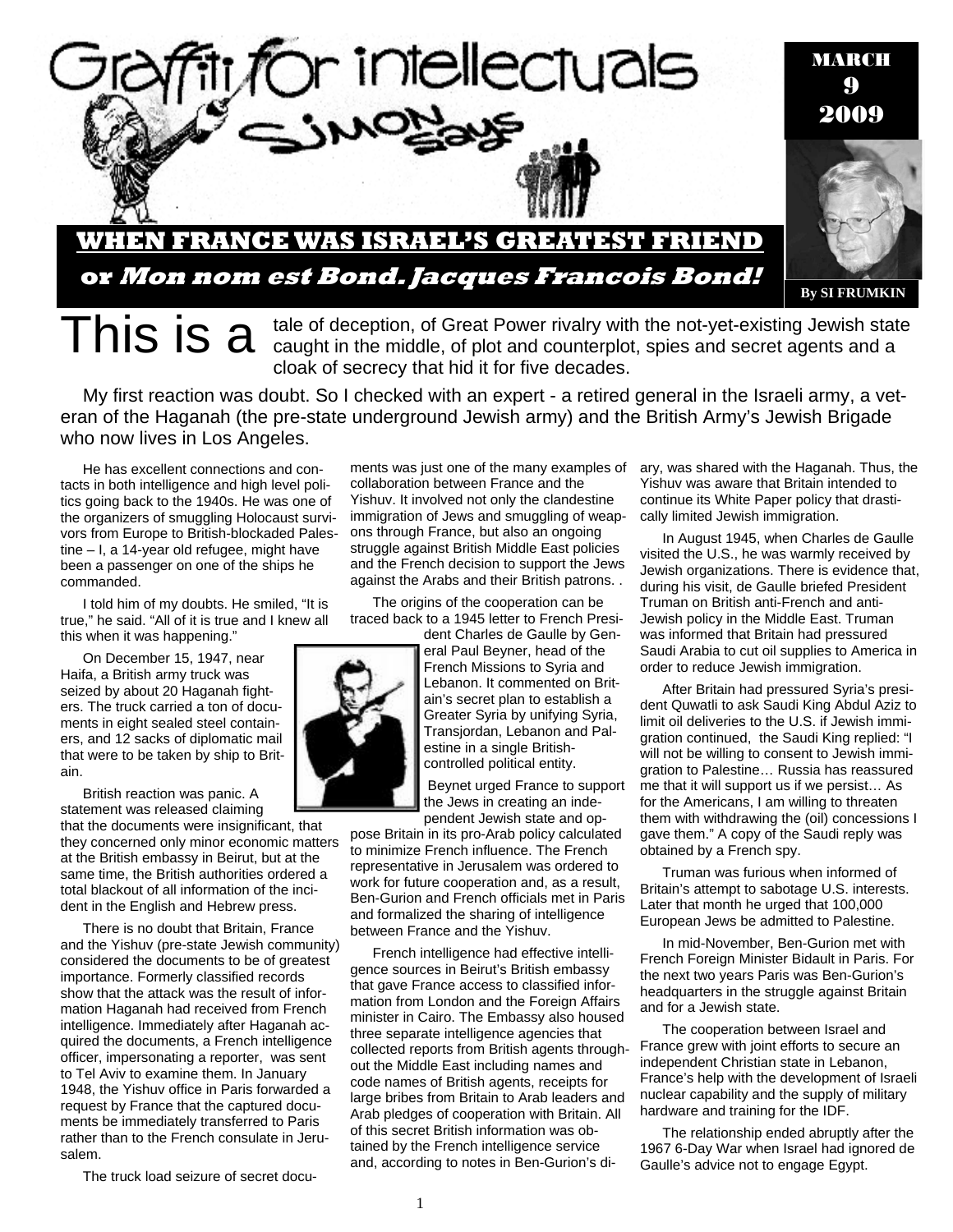### **AM THE SOLDIER WHO SLEPT IN YOUR HOME** Contd. from page 4

Still, I need you to understand me, us, and hope that you will channel your anger and criticism to the right places.

I decided to write you this letter specifically because I stayed in your home.

I can surmise that you are intelligent and educated and there are those in your household that are university students. Your children learn English, and you are connected to the Internet. You are not ignorant; you know what is going on around you. Therefore, I am sure you know that Qassam rockets were launched from your neighborhood into Israeli towns and cities. How could you see these weekly launches and not think that one day we would say "enough"?! Did you ever consider that it is perhaps wrong to launch rockets at innocent civilians trying to lead a normal life, much like you? How long did you think we would sit back without reacting?

I can hear you saying "it's not me, it's Hamas". My intuition tells me you are not their most avid supporter. If you look closely at the sad reality in which your people live, and you do not try to deceive your-

self or make excuses about "occupation", you must certainly reach the conclusion that the Hamas is your real enemy.

The reality is so simple, even a seven year old can understand: Israel withdrew from the Gaza strip, removing military bases and its citizens from Gush Katif. Nonetheless, we continued to provide you with electricity, water, and goods (and this I know very well as during

my reserve duty I guarded the border crossings more than once, and witnessed hundreds of trucks full of goods entering a blockade-free Gaza every day).

Despite all this, for reasons that cannot be understood and with a lack of any rational logic, Hamas launched missiles on Israeli towns. For three years we clenched our teeth and restrained ourselves. In the end, we could not take it anymore and entered the Gaza strip, into your neighborhood, in order to remove those who want to kill us. A reality that is painful but very easy to explain.

As soon as you agree with

me that Hamas is your enemy and because of them, your people are miserable, you will also understand that the change must come from within. I am acutely aware of the fact that what I say is easier to write than to do, but I do not see any other way. You, who are connected to the world and concerned about your children's education, must lead, together with your friends, a civil uprising against Hamas.

I swear to you, that if the citizens of Gaza were busy paving roads, building schools, opening factories and cultural institutions instead of dwelling in self pity, arms smuggling and nurturing a hatred to your Israeli neighbors, your homes would not be in ruins right now. If your leaders were not corrupt and motivated by hatred, your home would not have been harmed.

If someone would have stood up and shouted that there is no point in launching missiles on innocent civilians, I would not have to stand in your kitchen as a soldier.





not the same for you?

My friend, I would like to call you by name, but I will not do so publicly. I want you to know that I am 100% at peace with what my country did, what my army did, and what I did. However, I feel your pain. I am sorry for the destruction you are finding in your neighborhood at this moment. On a personal level, I did what I could to minimize the damage to your home as much as possible.

You don't have money, you tell me? You have more than you can imagine. Even before Hamas took control of Gaza, during the time of Yasser Arafat, millions if not billions of dollars donated by the

In my opinion, we have a lot more in common than you might imagine. I am a civilian, not a soldier, and in my private life I have nothing to do with the military. However, I have an obligation to leave my home, put on a uniform, and protect my family every time we are attacked. I have no desire to be in your home wearing a uniform again and I would be more than happy to sit with you as a

guest on your beautiful balcony, drinking sweet tea seasoned with the sage growing in your garden.

The only person who could make that dream a reality is you. Take responsibility for yourself, your family, your people, and start to take control of your destiny. How? I do not know. Maybe there is something to be learned from the Jewish people who rose up from the most destructive human tragedy of the 20th century, and instead of sinking into selfpity, built a flourishing and prospering country. It is possible, and it is in your hands.



I am ready to be there to provide a shoulder of support and help to you.

But only you can move the wheels of history."

Regards,

Yishai, (Reserve Soldier)

world community to the Palestinians was used for purchasing arms or taken directly to your leaders bank accounts. Gulf States, the emirates - your brothers, your flesh and blood, are some of the richest nations in the world. If there was even a small feeling of solidarity between Arab nations, if these nations had but the smallest interest in

reconstructing the Palestinian people - your situation would be very different. You must be familiar with Singapore.

The land mass there is not much larger than the Gaza strip and it is considered to be the second most populated country in the world. Yet, Singapore is a successful, prospering, and well managed country. Why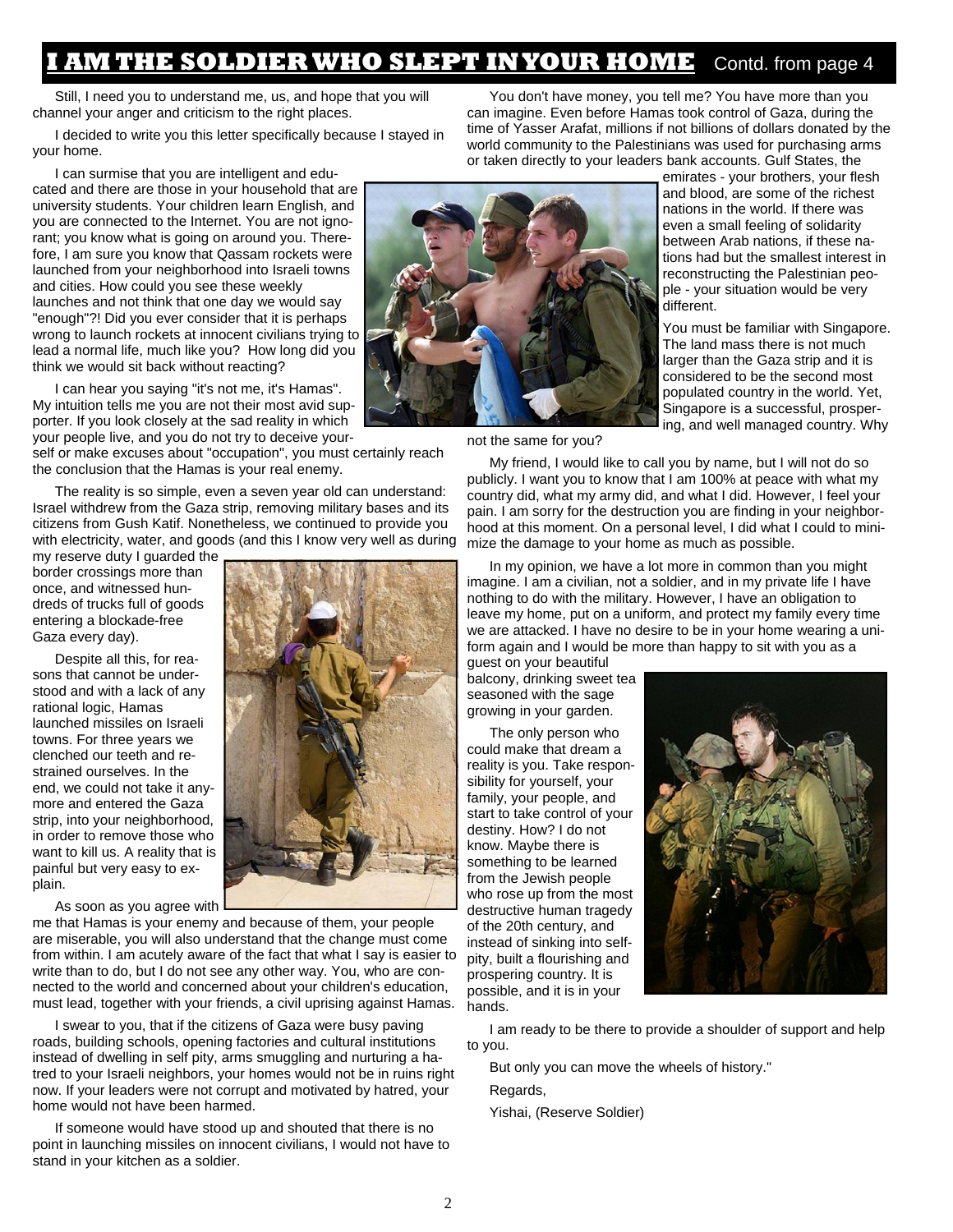## **A LETTER FROM PRISON By Si Frumkin and ????**

I have been publishing my bi-weekly "Graffiti for Intellectuals" for almost eleven years. The readers are an eclectic mix of professions, geographic locations, ideologies and personal beliefs. The "Graffiti" goes to almost every state of the Union, Canada. Australia, Israel, Russia, New Zealand, Spain, Holland and much more. What they all have in common is intellectual curiosity, desire to see something they may not have seen elsewhere and a point of view that may not be popular or even widely known.

Among the readers there are high school students, PhD's, judges, policemen, physicians, actors, space scientists, politicians, a mix of activists of a variety of persuasions, convicts…

Wait a minute, you say, *convicts?*  Well, yes. It started years ago when I put Jonathan Pollard on my mailing list and grew through requests by Jonathan's former cellmates and word of mouth as the inmates got transferred to other facilities and introduced friends to the publication. Ay this time we have about 50 inmates from a number of facilities in several states and just a few days ago I received a letter which I thought I should share with all of you.

I was moved by what the reader who describes himself as "a wayward grandson" - had to say. I have eliminated the names, addresses and other identifying information.

I was pleased to get the letter. I am glad that the "Graffiti" serves a purpose and inspires thought.—and once in a while, I hope, action.

If you know anyone who may enjoy getting "Graffiti" - send me his or her mailing address and I will take care of the rest. As you know, there is no charge—just a once a year reminder that a contribution to cover the cost of publication and our many other programs is more than welcome, This is not obligatory but it is tax-deductible.

Actually there is yet another reason why I publish "Graffiti": It saves me money. I often get very upset by this or that and when that happens, instead of going to a shrink, I write an article. Isn't this a much more frugal and satisfying solution? I think so.

Thanks for reading,

Si Frumkin

 $2 - 5 - 09$ Dear Mr. Framkin, ar Mr. Framkin,<br>Please take note of my new address:  $A H. CC.$  $Unif R$  Cell#B 30 L P.O. Box 2049 I have enjoyed Groffiti For Intellectuals for years. Imay he rest in peace), first My grandfather, I brought your newsletter to my attention over ten years ago. On the subjects of Israeli security and prosperity, my grandfather and I were in lookstep with you. Many were the discussions we shared on subjects spurred by your newsletter. He finally died on September 21 of last year at the age of 93. A wayward grandson could not have asked for a better friend the did mention having met you ance but did not say where or when). I look forward to reading your publication for many years to come. Sincerdy,